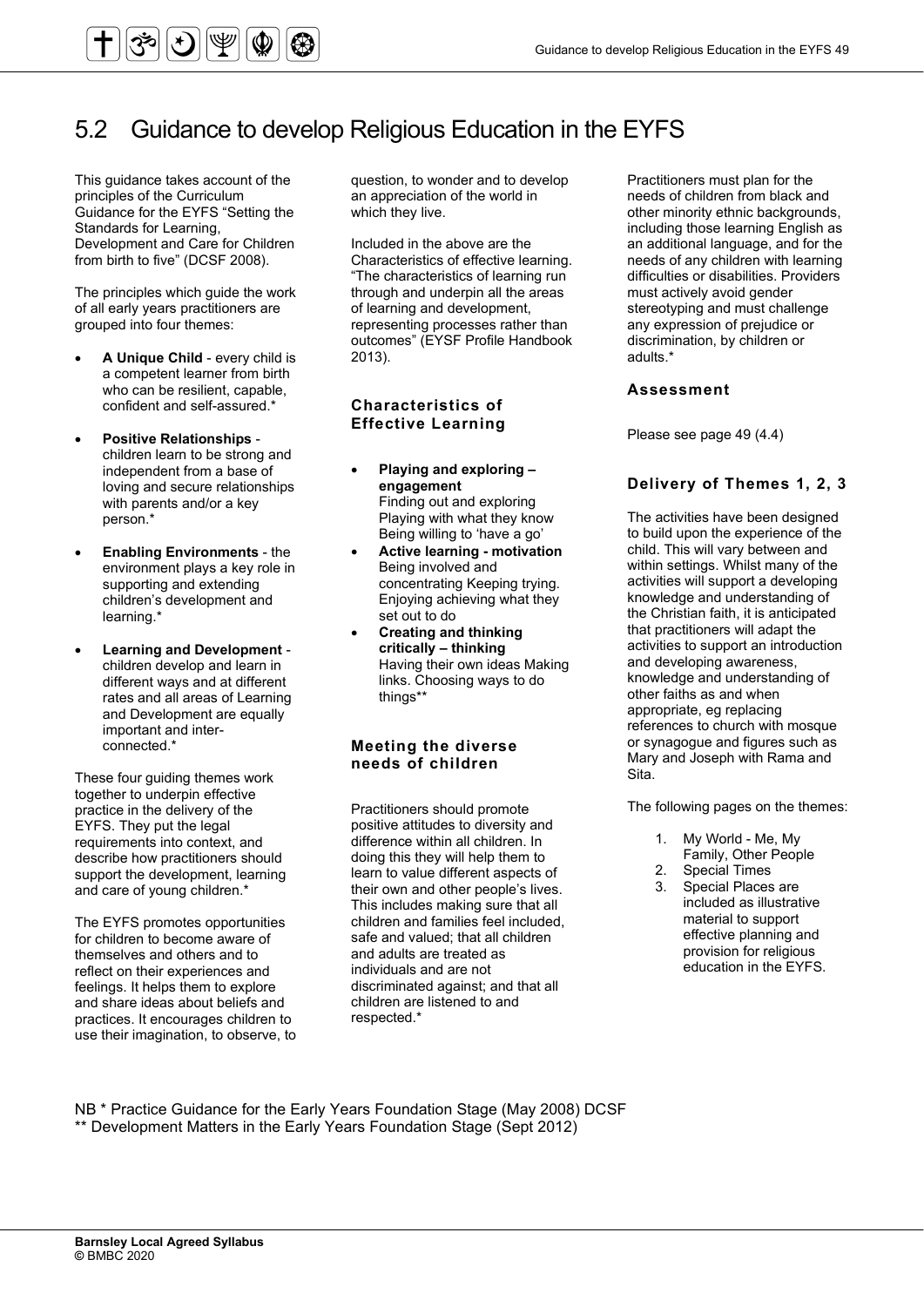## Early Years Foundation Stage:

Theme 1

## My World – Me, My Family, Other People

### LEARNING INTENTIONS

| <b>ELG 06</b>     |                                                                            |
|-------------------|----------------------------------------------------------------------------|
|                   | <b>Self-confidence and self-awareness: Children</b>                        |
|                   | are confident to try new activities and to say why                         |
|                   | they like some activities more than others. They                           |
|                   | are confident to speak in a familiar group, will talk                      |
|                   | about their ideas and will choose the resources                            |
|                   |                                                                            |
|                   | they need for their chosen activities. They say                            |
|                   | when they do or don't need help                                            |
| ELG <sub>07</sub> | Managing feelings and behaviour: Children                                  |
|                   | talk about how they and others show feelings,                              |
|                   | talk about their own and others' behaviour and its                         |
|                   |                                                                            |
|                   | consequences and know that some behaviour is                               |
|                   | unacceptable. They work as part of a group or                              |
|                   | class and understand and follow rules. They                                |
|                   | adjust their behaviour to different situations and                         |
|                   | take changes of routine in their stride                                    |
|                   |                                                                            |
| <b>ELG 08</b>     | Making relationships: Children play co-                                    |
|                   | operatively, taking turns with others. They take                           |
|                   | account of one another's ideas about how to                                |
|                   | organize their activity. They show sensitivity to                          |
|                   | other's needs and feelings and form positive                               |
|                   | relationships with adults and other children                               |
|                   |                                                                            |
| <b>ELG01</b>      | Listening and attention: Children listen                                   |
|                   | attentively in a range of situations. They listen to                       |
|                   | stories, accurately anticipating key events and                            |
|                   | respond to what they hear with relevant                                    |
|                   | comments, questions or actions. They give their                            |
|                   |                                                                            |
|                   | attention to what others say and respond                                   |
|                   | appropriately, while engaged in another activity.                          |
| <b>ELG 02</b>     | <b>Understanding: Children follow instructions</b>                         |
|                   | involving several ideas or actions. They answer                            |
|                   | 'how' and 'why' questions about their                                      |
|                   | experiences and in response to stories or events                           |
| <b>ELG 03</b>     | <b>Speaking: Children express themselves</b>                               |
|                   |                                                                            |
|                   | effectively, showing awareness of listeners'                               |
|                   | needs. They use past, present and future forms                             |
|                   | accurately when talking about events that have                             |
|                   |                                                                            |
|                   | happened or are to happen in the future. They                              |
|                   |                                                                            |
|                   | develop their own narratives and explanations by                           |
|                   | connecting ideas or events                                                 |
| <b>ELG 13</b>     | People and communities: Children talk about                                |
|                   | past and present events in their own lives and in                          |
|                   | the lives of family members. They know that                                |
|                   | other children don't always enjoy the same                                 |
|                   |                                                                            |
|                   | things and are sensitive to this. They know about                          |
|                   | similarities and differences between themselves                            |
|                   | and others and among families, communities                                 |
|                   | and traditions                                                             |
| <b>ELG 14</b>     | <b>The world:</b> Children know about similarities and                     |
|                   | differences in relation to places, objects,                                |
|                   | materials and living things. They talk about the                           |
|                   |                                                                            |
|                   | features of their own immediate environment and                            |
|                   | how environments might vary from one to                                    |
|                   | another. They make observations of animals and                             |
|                   | plants and explain why some things occur and                               |
|                   | talk about changes                                                         |
| <b>ELG 17</b>     | Being imaginative: Children use what they                                  |
|                   |                                                                            |
|                   | have learnt about media and materials in original                          |
|                   | ways, thinking about uses and purposes. They                               |
|                   | represent their own ideas, thoughts and feelings                           |
|                   | through design and technology, art, music,<br>dance, role play and stories |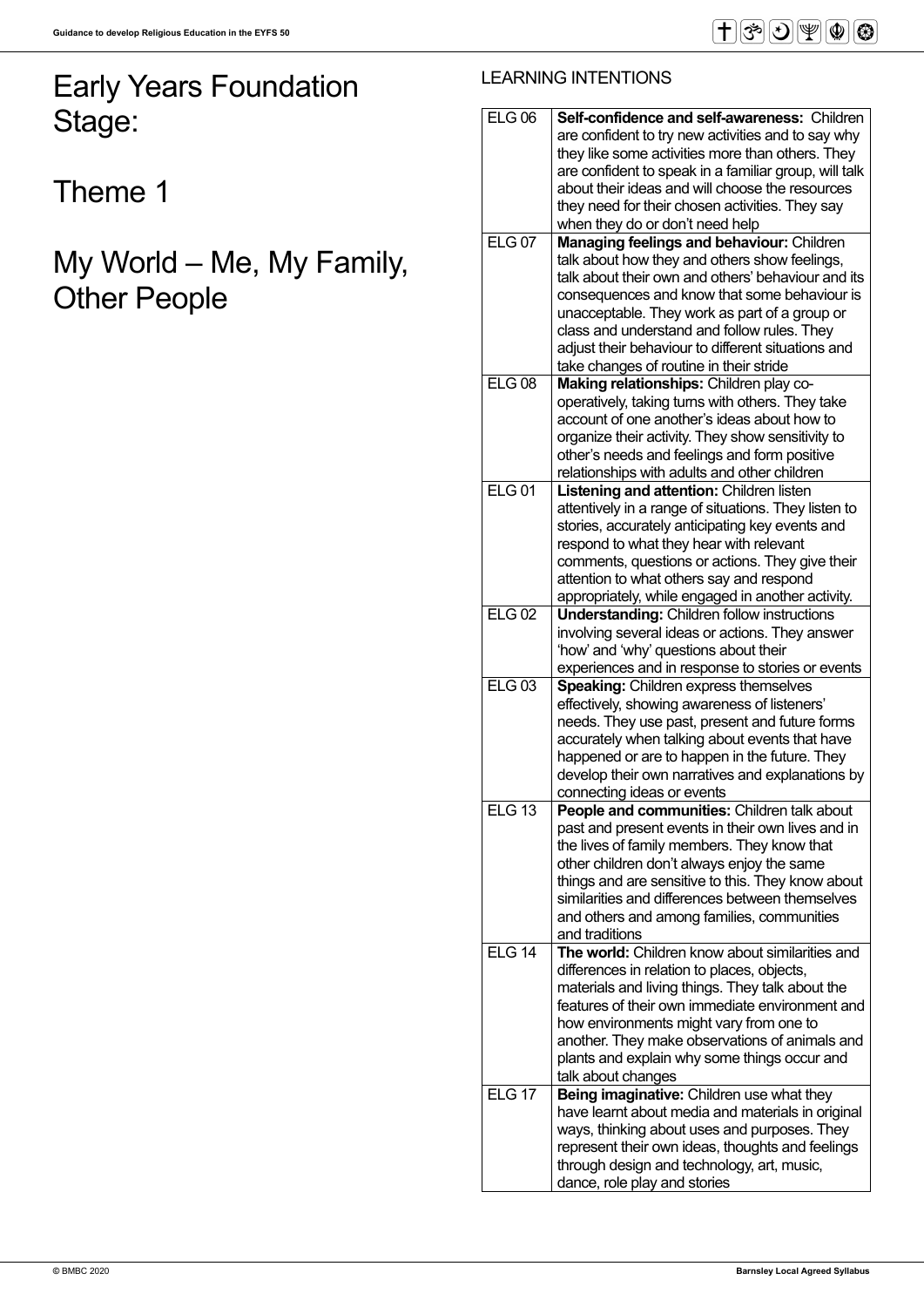## $\textcolor{red}{\textbf{H}}$ ြီး $\textcolor{blue}{\textbf{S}}$



NB Please refer to "Characteristics and Effective Learning" - Page 61 (5.2)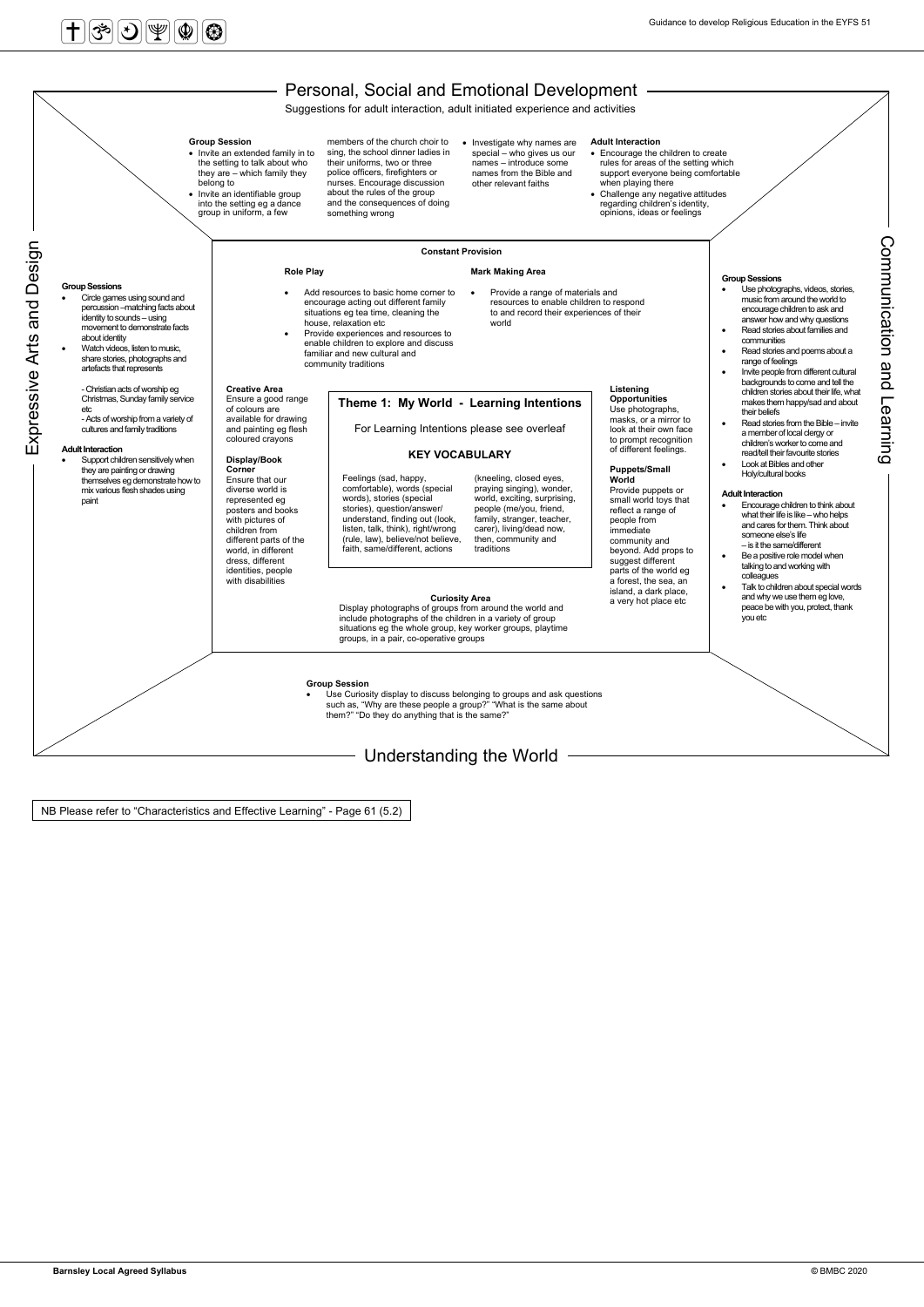# Early Years Foundation Stage:

Theme 2

Special Times

### LEARNING INTENTIONS

| <b>ELG 06</b> | <b>Self-confidence and self-awareness: Children</b>                        |
|---------------|----------------------------------------------------------------------------|
|               | are confident to try new activities and to say why                         |
|               | they like some activities more than others. They                           |
|               | are confident to speak in a familiar group, will talk                      |
|               | about their ideas and will choose the resources                            |
|               | they need for their chosen activities. They say                            |
|               | when they do or don't need help                                            |
| <b>ELG 07</b> |                                                                            |
|               | <b>Managing feelings and behaviour: Children</b>                           |
|               | talk about how they and others show feelings,                              |
|               | talk about their own and others' behaviour and its                         |
|               | consequences and know that some behaviour is                               |
|               | unacceptable. They work as part of a group or                              |
|               | class and understand and follow rules. They                                |
|               | adjust their behaviour to different situations and                         |
|               | take changes of routine in their stride                                    |
| <b>ELG 08</b> | Making relationships: Children play co-                                    |
|               | operatively, taking turns with others. They take                           |
|               | account of one another's ideas about how to                                |
|               | organize their activity. They show sensitivity to                          |
|               | other's needs and feelings and form positive                               |
|               | relationships with adults and other children                               |
| <b>ELG01</b>  | <b>Listening and attention: Children listen</b>                            |
|               | attentively in a range of situations. They listen to                       |
|               | stories, accurately anticipating key events and                            |
|               | respond to what they hear with relevant                                    |
|               | comments, questions or actions. They give their                            |
|               | attention to what others say and respond                                   |
|               | appropriately, while engaged in another activity.                          |
| <b>ELG 02</b> | <b>Understanding: Children follow instructions</b>                         |
|               | involving several ideas or actions. They answer                            |
|               | 'how' and 'why' questions about their                                      |
|               | experiences and in response to stories or events                           |
| <b>ELG 03</b> | <b>Speaking: Children express themselves</b>                               |
|               | effectively, showing awareness of listeners'                               |
|               | needs. They use past, present and future forms                             |
|               | accurately when talking about events that have                             |
|               | happened or are to happen in the future. They                              |
|               | develop their own narratives and explanations by                           |
|               | connecting ideas or events                                                 |
| <b>ELG 13</b> | People and communities: Children talk about                                |
|               | past and present events in their own lives and in                          |
|               | the lives of family members. They know that                                |
|               | other children don't always enjoy the same                                 |
|               | things and are sensitive to this. They know about                          |
|               | similarities and differences between themselves                            |
|               | and others and among families, communities                                 |
|               | and traditions                                                             |
| <b>ELG 14</b> | <b>The world:</b> Children know about similarities and                     |
|               | differences in relation to places, objects,                                |
|               | materials and living things. They talk about the                           |
|               | features of their own immediate environment and                            |
|               | how environments might vary from one to                                    |
|               | another. They make observations of animals and                             |
|               | plants and explain why some things occur and                               |
|               | talk about changes                                                         |
| <b>ELG 17</b> | Being imaginative: Children use what they                                  |
|               |                                                                            |
|               |                                                                            |
|               | have learnt about media and materials in original                          |
|               | ways, thinking about uses and purposes. They                               |
|               | represent their own ideas, thoughts and feelings                           |
|               | through design and technology, art, music,<br>dance, role play and stories |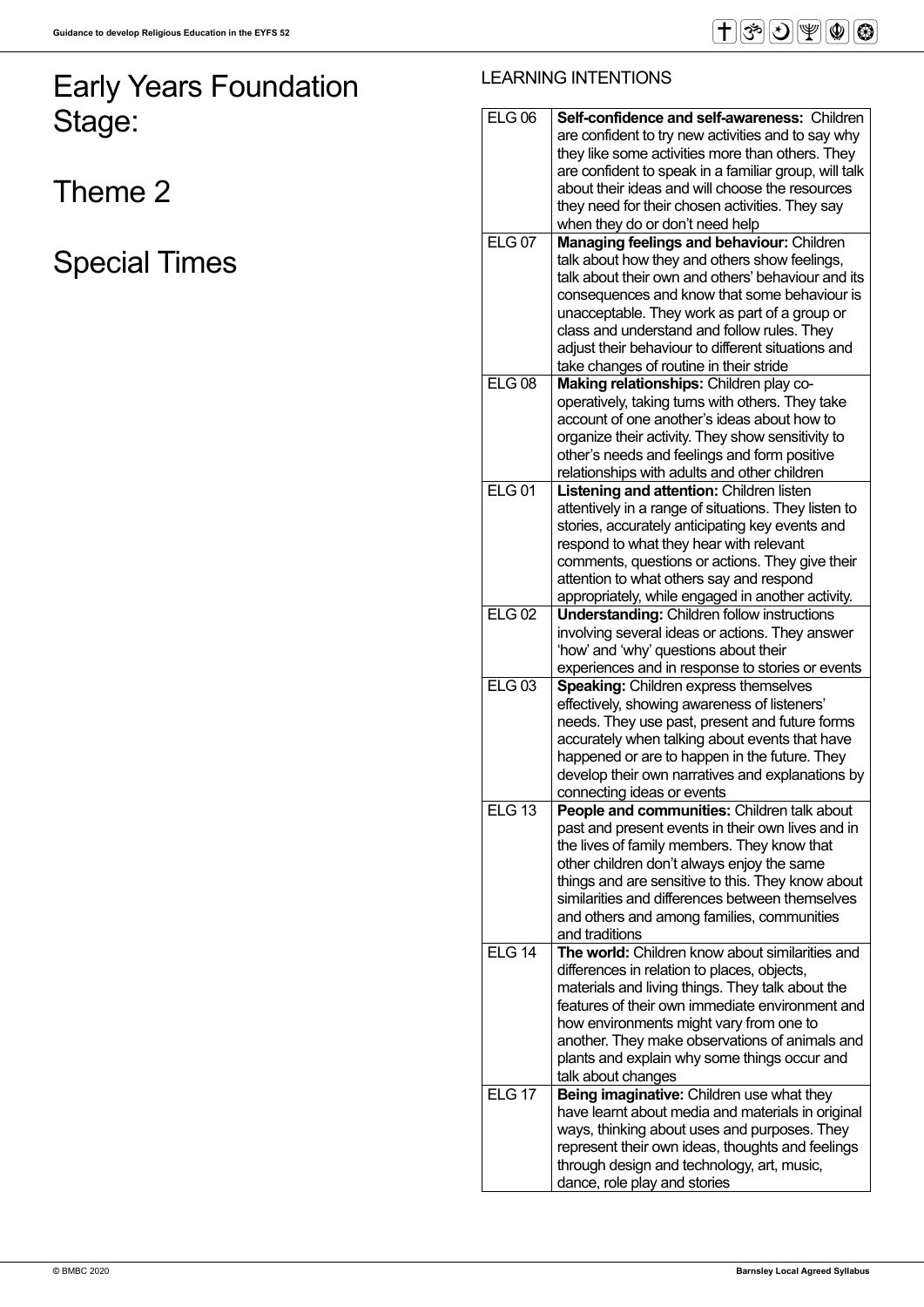

NB Please refer to "Characteristics and Effective Learning" - Page 61 (5.2)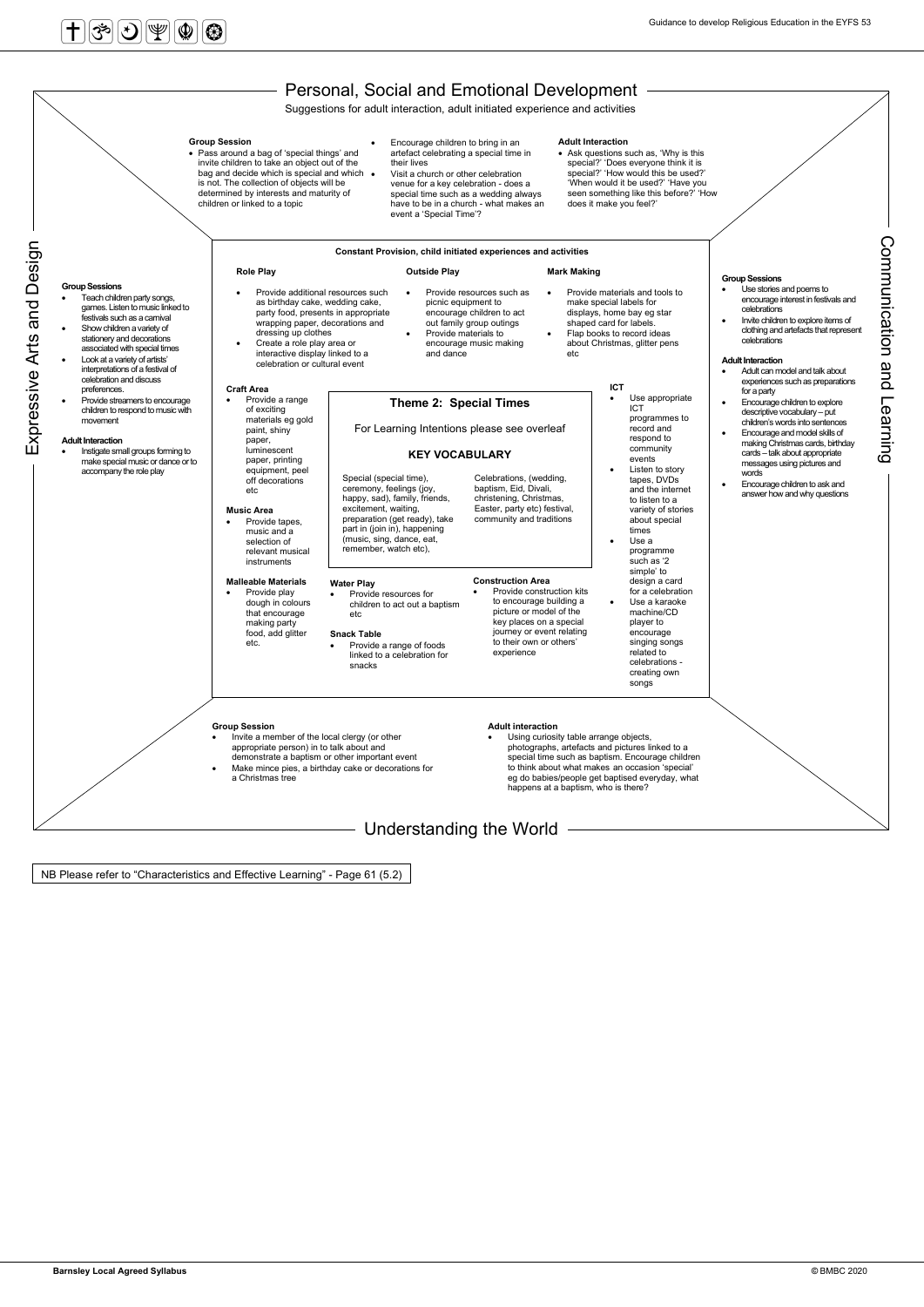# Early Years Foundation Stage:

Theme 3

Special Places

### LEARNING INTENTIONS

| <b>ELG 06</b> | <b>Self-confidence and self-awareness: Children</b>                                            |
|---------------|------------------------------------------------------------------------------------------------|
|               | are confident to try new activities and to say why                                             |
|               | they like some activities more than others. They                                               |
|               | are confident to speak in a familiar group, will talk                                          |
|               | about their ideas and will choose the resources                                                |
|               |                                                                                                |
|               | they need for their chosen activities. They say                                                |
|               | when they do or don't need help                                                                |
| <b>ELG 07</b> | <b>Managing feelings and behaviour: Children</b>                                               |
|               | talk about how they and others show feelings,                                                  |
|               | talk about their own and others' behaviour and its                                             |
|               | consequences and know that some behaviour is                                                   |
|               | unacceptable. They work as part of a group or                                                  |
|               | class and understand and follow rules. They                                                    |
|               | adjust their behaviour to different situations and                                             |
|               | take changes of routine in their stride                                                        |
| <b>ELG 08</b> | Making relationships: Children play co-                                                        |
|               | operatively, taking turns with others. They take                                               |
|               | account of one another's ideas about how to                                                    |
|               | organize their activity. They show sensitivity to                                              |
|               | other's needs and feelings and form positive                                                   |
|               | relationships with adults and other children                                                   |
| <b>ELG01</b>  | <b>Listening and attention: Children listen</b>                                                |
|               | attentively in a range of situations. They listen to                                           |
|               | stories, accurately anticipating key events and                                                |
|               | respond to what they hear with relevant                                                        |
|               | comments, questions or actions. They give their                                                |
|               | attention to what others say and respond                                                       |
|               | appropriately, while engaged in another activity.                                              |
| <b>ELG 02</b> | <b>Understanding: Children follow instructions</b>                                             |
|               | involving several ideas or actions. They answer                                                |
|               | 'how' and 'why' questions about their                                                          |
|               |                                                                                                |
|               | experiences and in response to stories or events                                               |
| <b>ELG 03</b> | <b>Speaking: Children express themselves</b>                                                   |
|               | effectively, showing awareness of listeners'                                                   |
|               | needs. They use past, present and future forms                                                 |
|               | accurately when talking about events that have                                                 |
|               | happened or are to happen in the future. They                                                  |
|               | develop their own narratives and explanations by                                               |
|               | connecting ideas or events                                                                     |
| <b>ELG 13</b> | People and communities: Children talk about                                                    |
|               | past and present events in their own lives and in                                              |
|               | the lives of family members. They know that                                                    |
|               | other children don't always enjoy the same                                                     |
|               | things and are sensitive to this. They know about                                              |
|               | similarities and differences between themselves                                                |
|               | and others and among families, communities                                                     |
|               | and traditions                                                                                 |
| <b>ELG 14</b> | <b>The world:</b> Children know about similarities and                                         |
|               | differences in relation to places, objects,                                                    |
|               | materials and living things. They talk about the                                               |
|               | features of their own immediate environment and                                                |
|               | how environments might vary from one to                                                        |
|               | another. They make observations of animals and                                                 |
|               | plants and explain why some things occur and                                                   |
| <b>ELG 17</b> | talk about changes                                                                             |
|               | Being imaginative: Children use what they                                                      |
|               | have learnt about media and materials in original                                              |
|               | ways, thinking about uses and purposes. They                                                   |
|               | represent their own ideas, thoughts and feelings<br>through design and technology, art, music, |